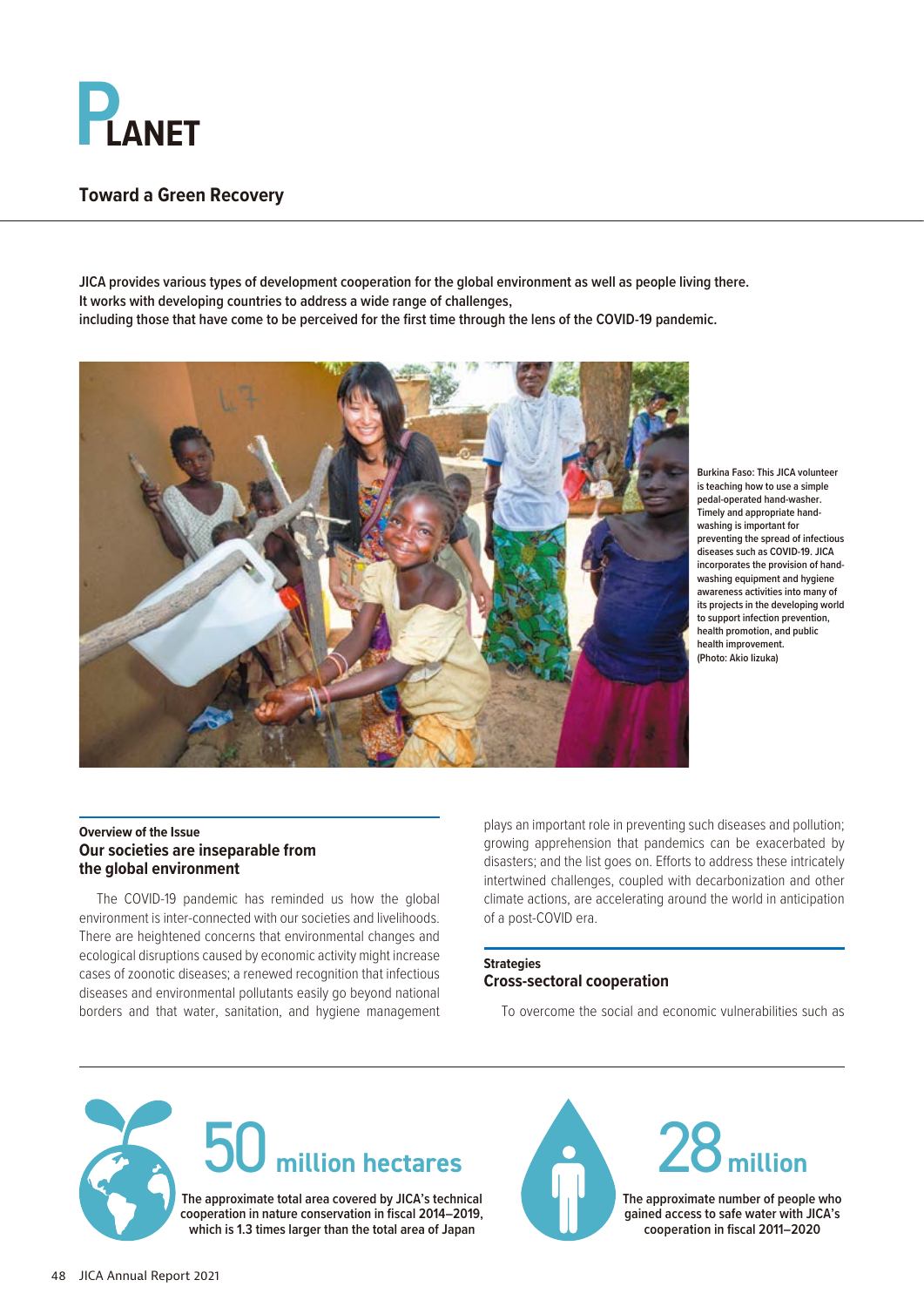

those laid bare by the pandemic, JICA aims to Build Back Better, that is, to reconstruct social systems so that they will become more resilient with less disaster risk. JICA will formulate new cooperation approaches for the future to achieve a green recovery,\* a crosssectoral initiative that focuses on climate action; water, sanitation,

and hygiene; the environment; and disaster risk reduction (DRR). Specifically, JICA will encourage and support activities aimed at achieving the following goals:

#### **1. A healthy and safe urban environment**

In an effort to maintain a healthy and comfortable urban environment, JICA will extend development cooperation that is aimed at building the capacity of government entities and other public-sector organizations that are responsible for water, sanitation, and hygiene and environmental management toward the broader goal of realizing a sound material-cycle society with minimal environmental stress.

#### **2. Supply of safe water and securing of water resources**

Water supports people's lives, health, and economic activity. It is essential for *human security* as well. JICA will provide cooperation for securing and managing water resources as well as for the management of water utilities that supply safe water to people. In addition, JICA will proactively promote awareness-raising activities about sanitation and handwashing, especially for infectious disease prevention.

#### **3. Harmony between human activity and the natural environment**

JICA will work to prevent the loss and degradation of the natural environment and promote harmony between the environment and human activity, including economic activity. So that people can continue to enjoy the diverse bounty of nature, JICA aims to create a sustainable society through (1) good use of local traditional expertise; (2) capacity development for the administrative agencies concerned; and (3) collaboration with local residents.

#### **4. A Resilient society that incorporates DRR**

JICA will aim to reduce casualties and economic damage due to natural hazards through the promotion of pre-disaster investment in DRR. From the perspective of DRR, JICA will contribute to building a resilient society that can adequately cope with threats such as COVID-19.

#### **Activities and Achievements Extending cooperation in times of emergency**

In many cases, developing countries do not have adequate human resources, technologies, or funds. Despite the urgent need to cope with the pandemic, they were often faced with many difficulties resulting from urban lockdowns and other causes. For its part, JICA also had difficulty continuing some of its operations as Japan was no exception in issuing a series of states of emergency



**Supporting the sustainable lives of residents Timor-Leste: Local residents are harvesting maize grown by hillside farming that embraces soil improvement and environmental conservation. There has recently been a pronounced loss and degradation of forest resources in the country. Slash-and-burn cultivation is considered a major cause. JICA is promoting permanent organic farming under the Project for Community-Based Sustainable Natural Resource Management (CBNRM) Phase 2.**

that entailed restrictions to communication and travel. Nevertheless, JICA was convinced that essential work must not be stopped in order to save lives and maintain health as the pandemic raged. With this conviction, JICA carried out the following activities during fiscal 2020 [ $\rightarrow$  see the Project on page 50]:

- Cooperation for sustainability and capacity building for waste management services that are indispensable for maintaining urban sanitation. This involved, among other things, protecting the health and safety of service providers and incorporating additional cooperation activities for proper management of medical and infectious waste into original projects.
- Cooperation for water utilities. This involved procuring disinfectants, materials, and equipment for operation and maintenance and fuel for operating water treatment plants as well as supporting hygiene awareness activities that encouraged handwashing and the like.
- Provision of materials and equipment to DRR organizations that were coping with the pandemic as part of crisis management, in addition to fundamental DRR efforts.

JICA conducted timely surveys and studies on the relationship between the maintenance of such urban functions and anti-COVID-19 measures.

Recognizing anew the importance of nature conservation in terms of green recovery and zoonosis, JICA also started exploring new types of cooperation.

<sup>\*</sup>An approach to post-pandemic recovery that focuses on climate and environmental action and aims to reconstruct societies so that they will be more sustainable.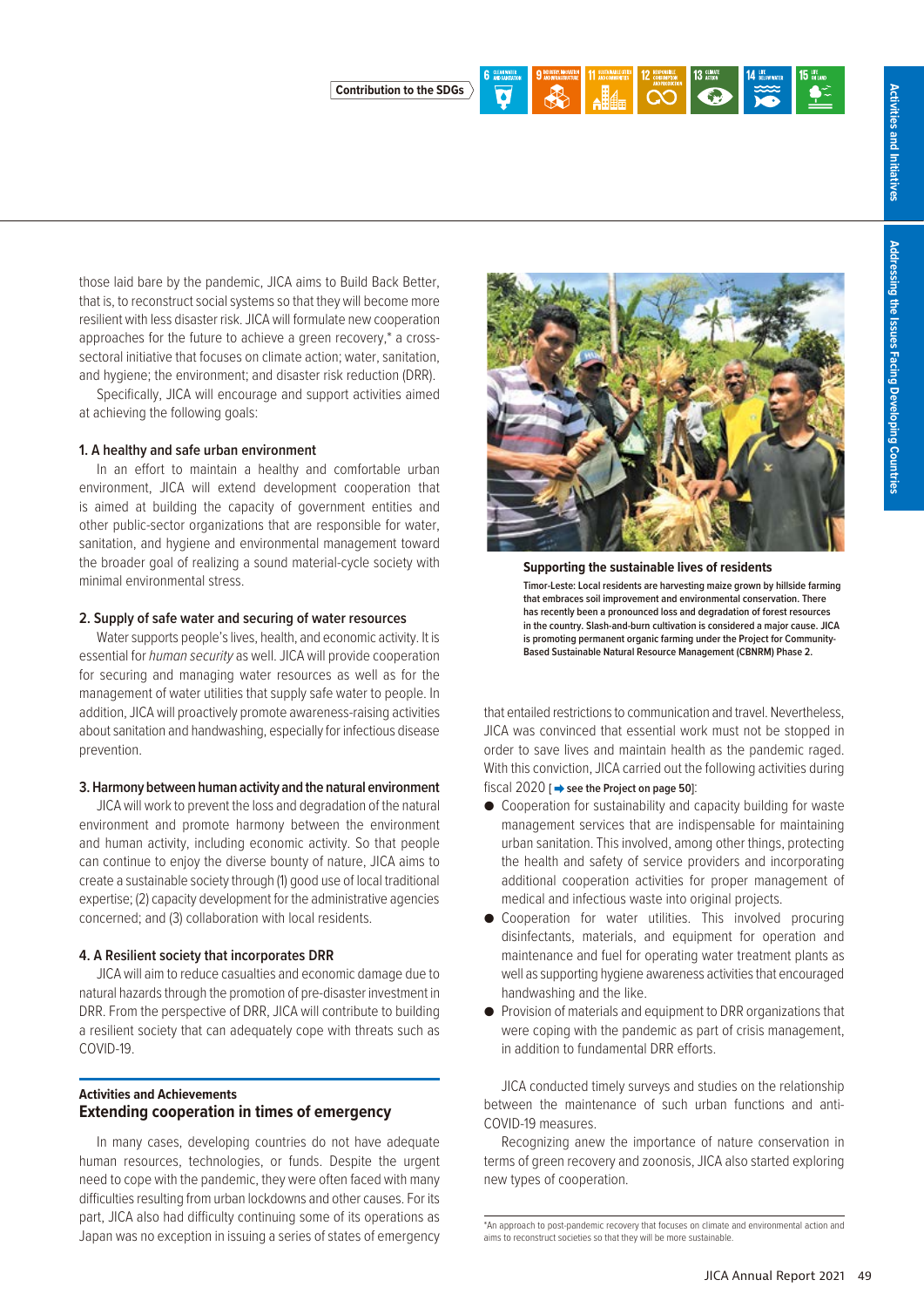## **PROJECT Protecting Essential Workers in Fighting against the Pandemic**

#### **Providing supplies and promoting awareness-raising activities**

Essential workers are literally essential for public life. Their importance has grown amid the spread of COVID-19. In developing countries, however, the dearth of sanitation and hygiene supplies has made it difficult for essential workers to continue their services.

This situation has prompted JICA to provide much-needed supplies in a timely manner and support sanitation and hygiene awareness activities through many of its projects in partner countries.

For example, JICA provided Bangladesh, Palestine, and Sri Lanka with personal protective equipment (PPE) for publicarea cleaners and waste collectors, among other essential workers. A case in point is the Project for Strengthening of Solid Waste Management in Dhaka North City, Dhaka South City and Chittagong City in Bangladesh. In this project, JICA locally procured masks and gloves to protect the safety of such workers. JICA developed an infection prevention leaflet and a pocketsize manual for them and remotely gave instructions on sanitation. The project also produced a separate leaflet for general households to publicize safe ways to dispose of garbage.

In Mozambique, JICA cooperated in organizing study meetings on COVID-19 and producing an awareness poster. As the practice of reusing used and discarded masks had become a problem, the poster contained instructions to "cut used masks" with scissors, dispose of them, and then



**JICA contributed 3,000 masks to the National Coordination for Disaster Reduction of Guatemala as part of the Project on Capacity Development for Disaster Risk Management in Central America, Phase 2.**

wash the hands. The African Clean Cities Platform, which was established by the Japanese government and JICA, among other international organizations, drew up guidance on solid waste management (SWM) that incorporates measures against infections.

#### **Coordination with water supply programs and DRR cooperation**

As part of its water supply programs, JICA provided Nepal, Tajikistan, Palestine, Kenya, Sudan, and South Sudan with much-needed disinfectants as well as materials and equipment for operating and maintaining water services, thus supporting the supply of safe water, which is essential for handwashing. In two ongoing projects in Ecuador—the Project for Safe and Resilient Cities for Earthquake and Tsunami Disaster and the Project on Capacity Development for Disaster Risk Management in Central America, Phase 2—JICA provided masks, PPE, and other sanitation supplies for DRR agencies that were working to cope with the pandemic. These supplies were utilized by many essential workers, most notably those at hospitals and on the frontline of prevention activities.



# **VOICE** We supplied safe water despite the pandemic<br>
VOICE antism in the supplied safe water despite the pandemic

### **Hon. Awar Yar Paul Kuol**

**General Manager, South Sudan Urban Water Corporation (SSUWC)** With fuel and chemicals provided by JICA, we

were able to supply safe water to the citizens of Juba despite the pandemic. Masks, handwashing agents, and other sanitation supplies from JICA were useful for protecting the safety of SSUWC personnel. SSUWC appreciates JICA's passionate and persistent cooperation that includes not only such emergency assistance but also other support, including training for our employees who could not receive adequate education due to the conflict.

# **Ayumi Takebayashi**



**action**

**Former JICA Expert, Project on Capacity Development for Disaster Risk Management in Central America, Phase 2 Project Formulation Advisor, JICA Nicaragua Office**

I saw community-based voluntary organizations for DRR and municipal officials in charge of DRR working together efficiently in coronavirus infection prevention, food assistance, and emergency response. I was convinced that this was proof that disaster management systems developed through the project were demonstrating their maneuverability. JICA supported these activities through the local procurement of masks, rubber gloves, liquid disinfectants, and other supplies.